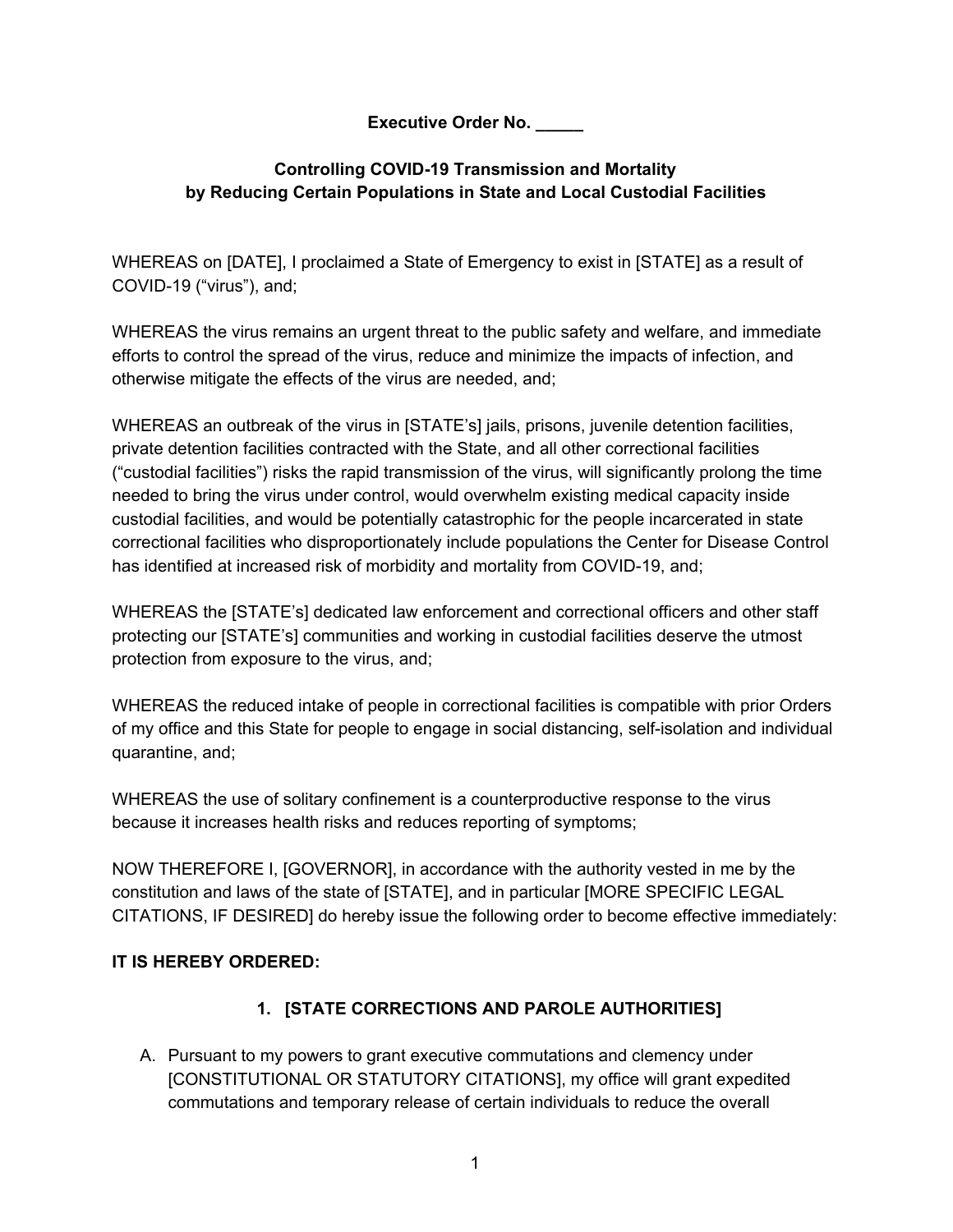population in state custodial facilities and to discharge individuals particularly vulnerable to mortality from the virus.

- B. The [STATE CORRECTIONS OR PAROLE AUTHORITY] shall immediately identify for my office all persons currently held in a state correctional facility who currently have 180 days or less of incarceration left to serve as of the date of this Order, for the purpose of this Office granting expedited review and presumptive commutation of the remainder of these individuals' carceral term, unless [STATE CORRECTIONS OR PAROLE AUTHORITY] determines commutation of a particular individual would pose a significant public safety risk.
- C. The [STATE CORRECTIONS OR PAROLE AUTHORITY] shall immediately identify for my office all persons currently held in a state correctional facilities as a result of revocation of parole or probation for technical violations, for the purpose of this Office granting expedited review and presumptive commutation of the remainder of these individuals' carceral term, unless [STATE CORRECTIONS OR PAROLE AUTHORITY] determines commutation of a particular individual would pose a significant public safety risk.
- D. The [STATE CORRECTIONS OR PAROLE AUTHORITY] shall also immediately identify for my office all people who are incarcerated who are currently parole-eligible or will be within 2 years of the date of this Order and who also meet one or more of the following conditions: (1) 55 years of age or older; (2) chronic respiratory disease; (3) cancer; (4) heart disease; (5) lung disease, (6) diabetes or (7) who are otherwise immuno-compromised ("vulnerable populations"). Effectively immediately and on a rolling basis through May 31, 2020, the files of these parole-eligible individuals should be sent to my office for an expedited review and a presumptive grant commuting the remainder of their carceral term, unless [STATE CORRECTIONS OR PAROLE AUTHORITY] determines commutation of a particular individual would pose a significant public safety risk.
- E. For all individuals released by commutation pursuant to this Order, I will issue legally binding commutation order(s), separate from this Order, to effectuate release.
- F. The [STATE CORRECTIONS OR PAROLE AUTHORITY] shall also immediately identify for my office all other people who are incarcerated, regardless of parole eligibility or date or release, identified above as "vulnerable populations." Effective immediately these individuals should be granted [MEDICAL FURLOUGH, TEMPORARY PAROLE, OR STATE NOMENCLATURE FOR SAME] by [STATE CORRECTIONS OR PAROLE AUTHORITY] until May 31, 2020, unless [STATE CORRECTIONS OR PAROLE AUTHORITY] determines temporary release of a particular individual would pose a significant public safety risk.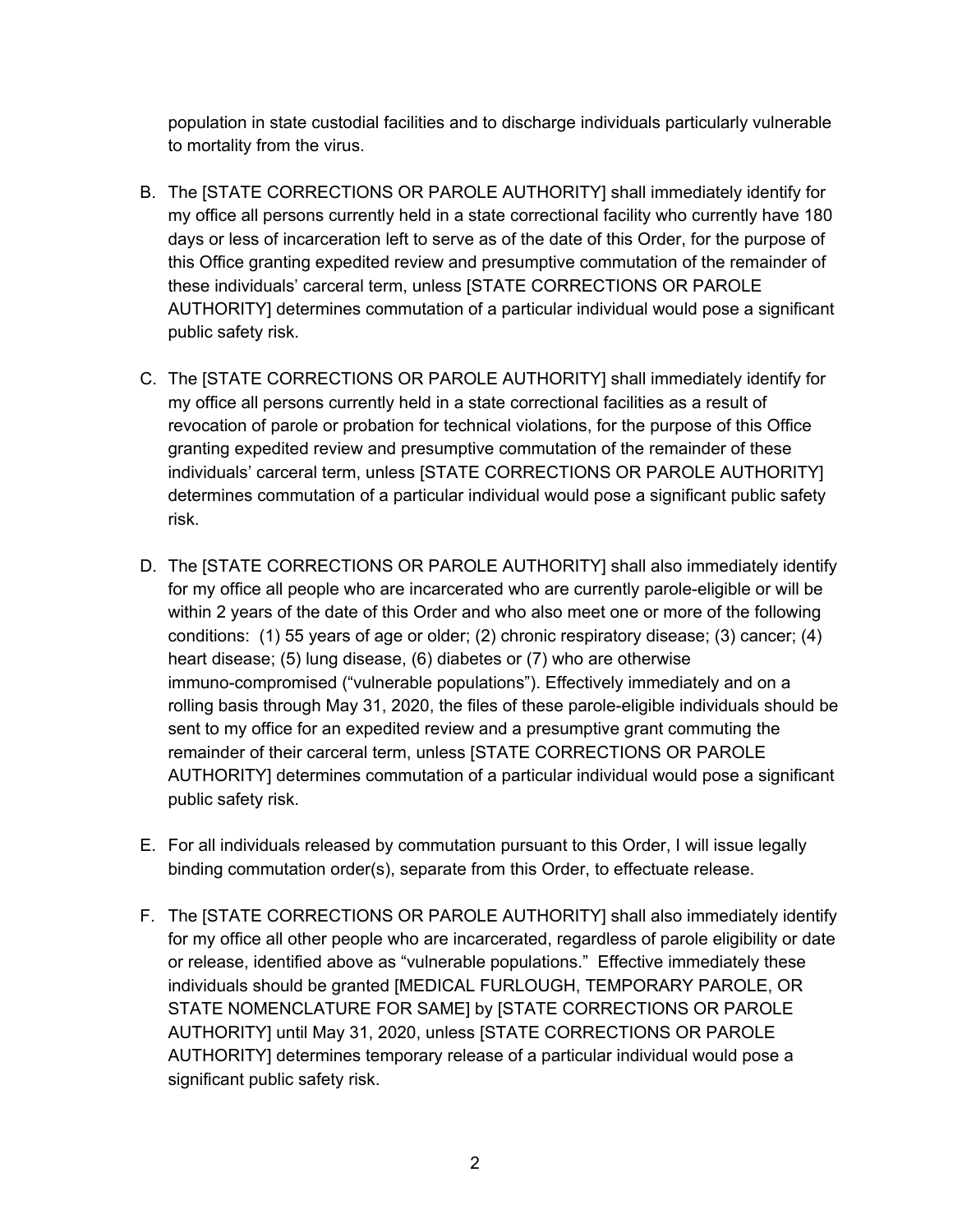- G. Individuals released with commuted sentences pursuant to this Order will be discharged from custody subject only to parole, probation or other conditions of supervision, if any, as they would have received if they had completed the full remaining term of incarceration. Individuals granted temporary release under this Order will be subject to whatever conditions [STATE CORRECTIONS OR PAROLE AUTHORITY] deems appropriate to ensure public safety and their return to custody on May 31, 2020, provided such conditions shall comply with Section 1(H), below.
- H. All efforts will be made by [STATE CORRECTIONS OR PAROLE AUTHORITY] to ensure wraparound re-entry support in discharge planning for released individuals, provided that exceptions may be made to normal procedures consistent with the guiding imperative of this Order to release vulnerable populations from the states' custodial facilities and reduce overall populations as rapidly as safely possible.
- I. For all people under parole supervision, including people granted temporary release under this Order, until May 31, 2020, the [STATE PAROLE AUTHORITY] shall (1) cease all in-person check-ins, suspend check-in requirements or allow check-ins to occur by voice or video call; (2) suspend enforcement of any mobility-restricting supervision conditions that impede a person's ability to seek medical care or to support a dependent; and (3) suspend all issuance of detainers or other revocations that would result in incarceration for technical (crimeless) rule violations.
- J. All efforts will be made by [STATE CORRECTIONS AUTHORITY] to stop the use of solitary confinement and lockdowns related to the virus.

# **2. [STATE LAW ENFORCEMENT AGENCIES]**

- A. Until May 31, 2020, the [STATE HIGHWAY PATROL AND OTHER STATE LAW ENFORCEMENT AGENCIES THAT MAKE ARRESTS] shall respond to legal violations through warnings, summonses, and citations. Officers shall cease making custodial arrests unless necessary to prevent an imminent and serious risk of bodily harm to another person. Arrests for misdemeanor offenses are prohibited for the duration of this order, and arrests for felony offenses must be individually approved by a supervisory official.
- B. Until May 31, 2020, the [STATE HIGHWAY PATROL AND OTHER STATE LAW ENFORCEMENT AGENCIES] shall be prohibited from making any custodial arrests of any person on an outstanding warrant for failing to appear for a court date or failing to pay a fine or fee related to a conviction.

# **3. [STATE JUDICIAL AGENCIES]**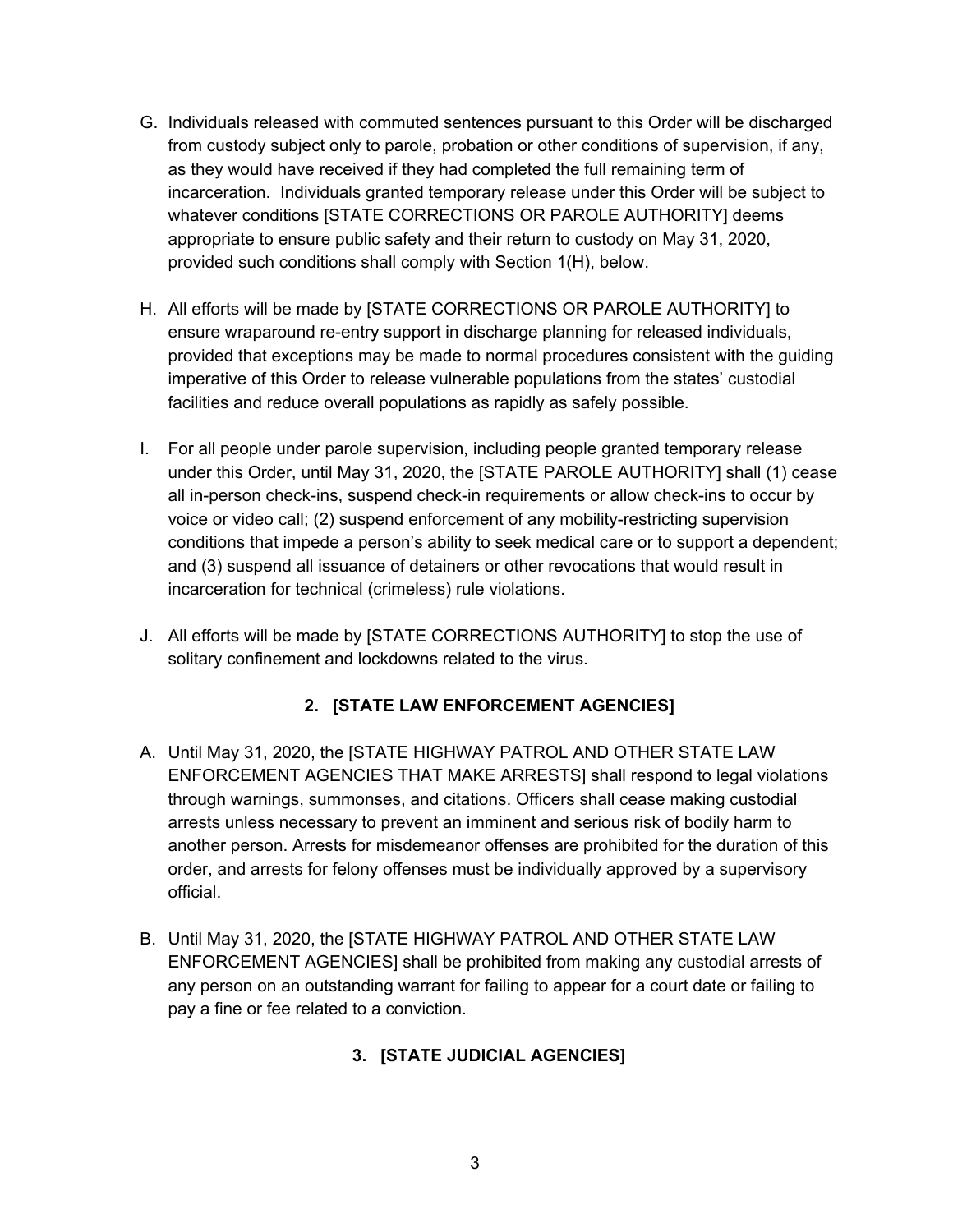- 4. The [STATE JUDICIAL AGENCY/STATE CHIEF ADMINISTRATIVE LAW JUDGE] shall issue an order taking all steps possible within [STATE JUDICIAL AGENCIES AND OFFICERS] to accomplish the goals reducing intake into and the overall populations of custodial facilities, to include:
	- a. Directing individual judges overseeing criminal matters to take all steps possible to reduce the intake of people into state and local custodial settings, including setting [STATE NOMENCLATURE FOR RELEASE ON RECOGNIZANCE] for all non-felony offenses, and for felony offenses setting conditions of pretrial release that will not require any custodial detention, nor any in-person contact for community supervision, unless custodial detention is determined to be absolutely necessary to avoid an imminent and serious threat to public safety;
	- b. Establish judicial review and release processes for individuals in local custodial facilities where courts have suspended criminal processes.
	- c. Vacating existing failure to appear, failure to pay and any similar warrants for non-criminal or technical violations, and prohibiting the issuance of any new such warrants, from the date of the order through May 31, 2020.
	- d. Any and all other steps deemed necessary and effective by [STATE JUDICIAL AGENCY/STATE CHIEF ADMINISTRATIVE LAW JUDGE] to reduce the daily intake and the overall population of custodial facilities.

The provisions in this order may be terminated, extended or otherwise modified by issuance of additional Orders;

Nothing in this Order shall be construed in any way to restrict state or local authorities to order any lawful quarantine, isolation, or take any other lawful public health measure that exceeds or augments the actions in this Order;

This Order is not intended to, and does not, create any rights or benefits, substantive or procedural, enforceable at law or in equity against the State of [STATE] and its agencies, departments or any other person.

Nothing in this Order shall be construed to alter existing laws protecting the constitutional rights of defendants or the privacy of an individual's medical information.

I DIRECT that this Executive Order be filed with the [SECRETARY OF STATE] and that all State and Local Agencies cooperate in widespread publicity and notice of this Order.

> IN WITNESS WHEREOF, I set my hand and affix the seal of the